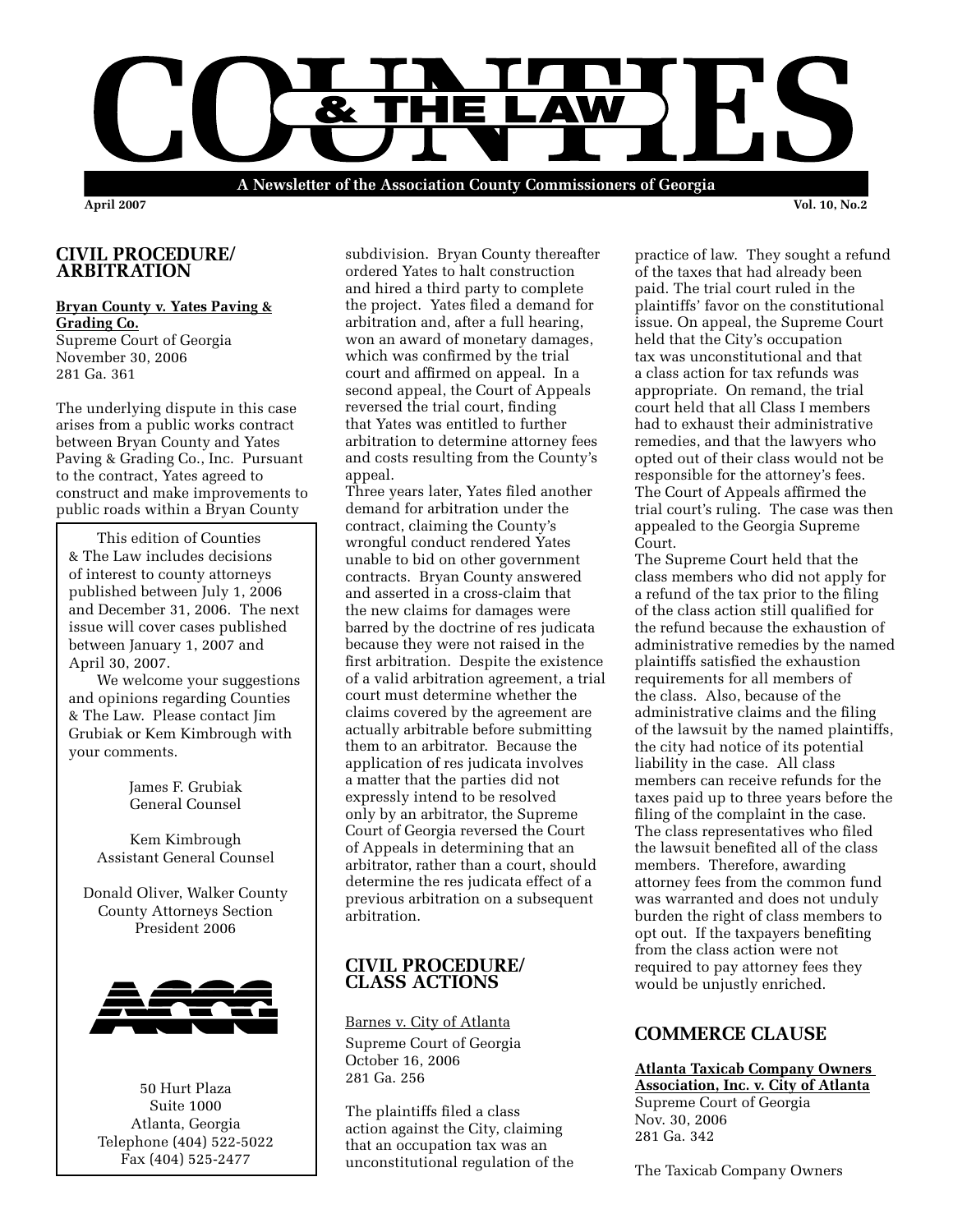

Association brought this action against the city of Atlanta, requesting that the court declare that the statute requiring cab owners to obtain a certificate of public necessity and convenience (CPNC) to be unconstitutional. The trial court found in favor of the city and the Association appealed. The Supreme Court held that no provision in the city's charter barred it from providing the Bureau of Taxicabs as an alternate form of adjudication for city code violations directed toward taxicabs.

The Supreme Court also determined that the ordinance requiring residency to obtain a CPNC was a violation of the Commerce Clause because it prohibits all non-citizens from participating in the city's taxi business. One state may not discriminate against the articles of commerce coming from outside that state unless it has a reason, other than origin, to treat them differently. Requiring taxi operators to be residents might be justified on public safety grounds, having that requirement for holding a CPNC and participating in the taxi business is not related to a valid governmental interest.

The Court held that the city ordinance that imposed civil sanctions on taxicab owners for the infractions committed by their drivers was not a due process violation. Civil penalties can be used for offenses committed by agents for which the punished individual was not morally blameworthy. Such penalties are distinct from the imposition of vicarious criminal liability. The Court also held that the Association provided the city with the required ante-litem notice. There is no exact standard for determining substantial compliance with the ante-litem statute. If the information supplied puts the municipality on notice of the general character of the complaint and injury it will be deemed sufficient. This determination depends on the underlying facts and an appraisal of the notice itself, therefore the consideration of this question is best left to the trial court. In this case the trial court never determined if the ante-litem notice was sufficient so this was not an appropriate issue to be raised on appeal.

## **CONDEMNATION**

**Georgia Power Company v. Stowers Georgia Court of Appeals** Dec. 1, 2006 282 Ga. App. 695

Georgia Power sought an easement across Stowers' property. They filed for condemnation and requested that a special master be appointed. The special master filed his findings and conclusions. Stower then filed exceptions to the award given by the special master asserting the special master erred in making the award because Georgia Power did not establish the value of the consequential damages or the benefit to the remainder of the property. Stowers also moved to dismiss the complaint for condemnation. The trial court denied Georgia Power's motion to dismiss Stowers appeal. Georgia Power then appealed. The Court of Appeals held that Stowers' exception to the special master's award in the condemnation proceeding put Georgia Power on notice that he was dissatisfied with consequential damages awarded to him by the special master. Stowers exception in writing satisfied the statute providing that if a party is dissatisfied with the amount of value awarded, they may file an appeal within ten days of service of the award. The notice of appeal must also express the party's dissatisfaction with the compensation. The court held that the language used by Stowers in his exception could not be construed as anything other than an "expression of dissatisfaction" with the amount of compensation awarded.

## **CONTRACTS**

#### **Vakilzadeh Enters. v. Housing**

**Authority of the County of DeKalb** Georgia Court of Appeals August 18, 2006 281 Ga. App. 203

Affordable Housing Development Corporation of DeKalb entered into a construction contract with Vakilzadeh Enterprises, Inc. d/b/a Allstates Construction Company (Allstates), under which Allstates became the general contractor for the construction of a subdivision. The Housing

Authority of the County of DeKalb later terminated the agreement on grounds that Allstates had breached the contract in several ways. Allstates then brought this suit against DeKalb for wrongful termination. The contract required Allstates to maintain various types of liability insurance. After the first phase of construction, Allstates was not asked to provide verification of insurance coverage. During a subsequent phase, a water line broke, after Allstate's insurance had lapsed. As a result, DeKalb terminated the contract and Allstates filed suit, arguing, pursuant to O.C.G.A. [§ 13-4-4](http://www.lexis.com/research/buttonTFLink?_m=a44488ce3a62038ba58fbd2806787ed0&_xfercite=%3ccite%20cc%3d%22USA%22%3e%3c%21%5bCDATA%5b281%20Ga.%20App.%20203%5d%5d%3e%3c%2fcite%3e&_butType=4&_butStat=0&_butNum=3&_butInline=1&_butinfo=GACODE%2013-4-4&_fmtstr=FULL&docnum=8&_startdoc=1&wchp=dGLbVtb-zSkAz&_md5=5667500a594591c8932d5b9d9037afcb), that the parties mutually departed from the requirement that the contractor maintain uninterrupted coverage and that the agency, thereby, waived its right to terminate the parties' agreement without giving the contractor reasonable notice of its intent to rely on the exact terms of the agreement. There was evidence that DeKalb required Allstates to provide verification of liability insurance coverage before proceeding with construction of Phase I but, with knowledge that the liability insurance that Allstates had previously had expired in November 2002, acquiesced in Allstates' proceeding with construction of Phases II and III in April 2003 without filing certificates of insurance. Therefore, the Court of Appeals reversed the trial court's grant of summary judgment in favor of DeKalb, because whether the parties moved away from the terms of the agreement and whether the agency then failed to provide notice of its intent to rely on the original terms was a question for the jury.

## **EMPLOYMENT**

#### **Cooper v. Fulton County**

United States Court of Appeals for the Eleventh Circuit August 7, 2006 458 F.3d 1282

Cooper brought suit against Fulton County, his former employer, for violations of the Family and Medical Leave Act (FMLA) after the County terminated him for failing to provide medical certification for an absence within six days of the County's written request. In late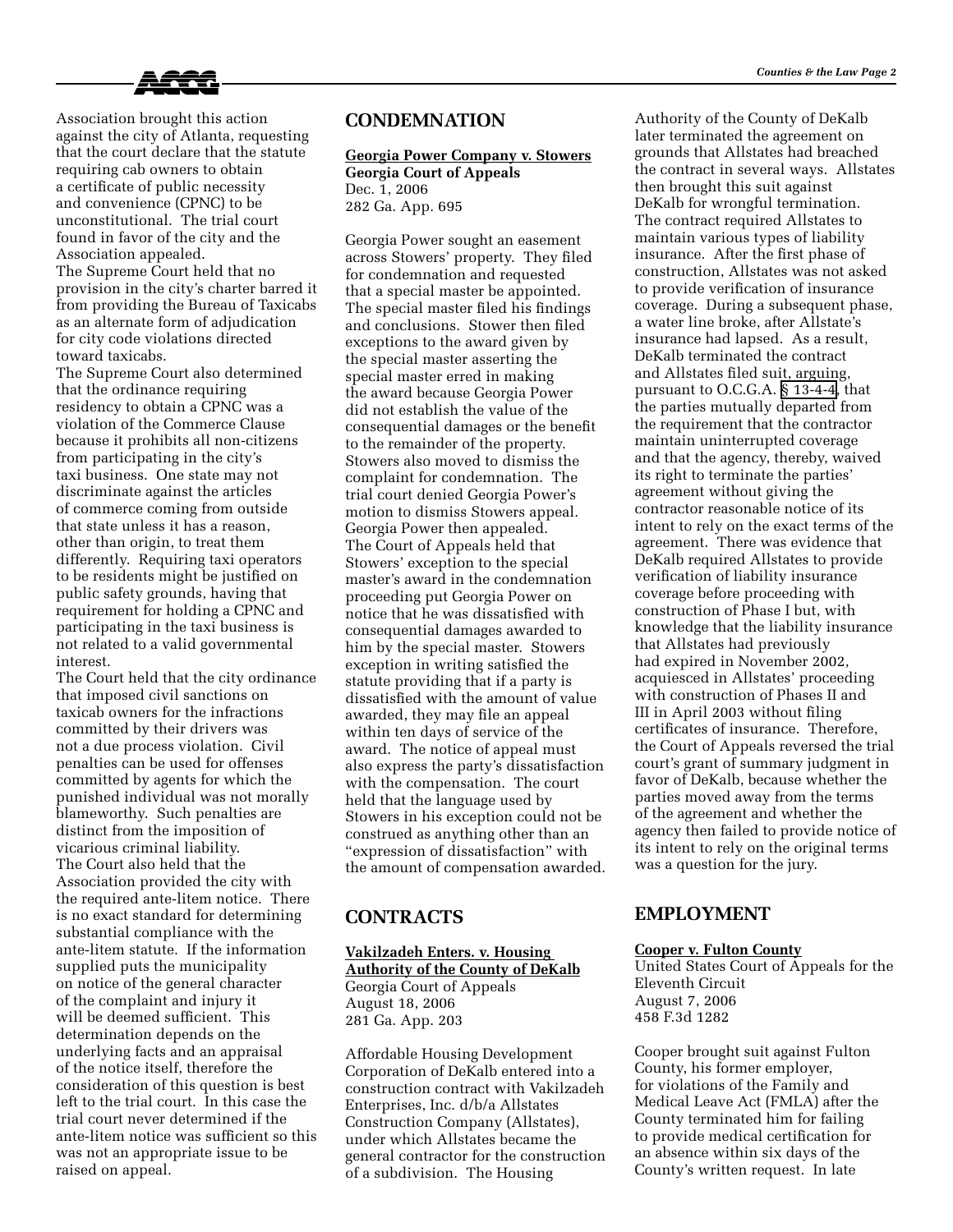

June, Cooper went to the hospital complaining of chest pains. The County informed him that he would need to provide a doctor's note and that if he complied by July 8, he would be placed on 12 weeks FMLA leave. Cooper provided the requisite notes and returned to work on July 13, however he became ill that day and left work. On July 14, Cooper requested further medical leave. On August 4, the County informed Cooper that he had to provide medical certification for his absence by August 10. Cooper obtained a doctor's note dated August 7 but did not immediately deliver it, and on August 10, the County terminated him. The trial court found that the County had not complied with either the notice requirement or the allotted time period allowed for a medical certification response required by the statute. The Court of Appeals held that the County violated FMLA when it gave the employee only six days to provide documentation, rather than the fifteen days allowed. Cooper was awarded \$248,828.41 in back pay and \$58,031.59 in liquidated damages. FMLA requires that the employee receive written notice of the employer's medical certification requirements after an employee requests FMLA leave. Oral notice is acceptable if written notice was received by the employee within the preceding six months. Additionally, the employee is given 15 days to respond to any request for certification. Liquidated damages are presumptively awarded to an employee when the employer violates FMLA. The Court affirmed the ruling in favor of Cooper as well as the liquidated damages, finding that the award was not erroneous, although the County acted in good faith, it did not have a reasonable basis for believing its conduct was lawful where its employees did not read the FMLA or its regulations nor consulting an attorney before firing the employee.

#### **Jones v. Fulton County**

Georgia Court of Appeals August 23, 2006 281 Ga. App. 254

Phillip Jones, Sr., appeals pro se from the dismissal of his lawsuit against Fulton County. Jones alleged that Fulton County had harassed, discriminated, and retaliated against him for filing grievances and a lawsuit. Fulton County filed a motion to dismiss Jones's claims, based on res judicata because Jones had already litigated his claims in federal court and before an arbitrator. The doctrine of res judicata prevents re-litigation of matters that were or could have been litigated in a previously-adjudicated action. In order for res judicata to bar a subsequent action, it must be established that an identity of parties and subject matter exists between the two actions, and that a court of competent jurisdiction entered an adjudication in the earlier action. In this case, however, the record shows that Jones initially filed claims against Fulton County in federal court on July 15, 2003, mainly alleging discrimination in the workplace. That court granted the County's motion to dismiss, and this dismissal was later affirmed by the Eleventh Circuit Court of Appeals. Jones also filed a grievance under Fulton County's internal procedures after a warning letter was put in his personnel file. Fulton County denied the grievance, and Jones appealed the decision to an arbitrator. The arbitrator sustained the grievance and ordered the warning letter removed from Jones's file. The warning letter was issued on May 12, 2004 and the arbitrator's decision was handed down on May 5, 2005. On September 15, 2004, while the appeal from the warning letter was ongoing, Fulton County sent Jones a letter notifying him that he had a mandatory appointment with the Fulton County Mental Health Department for a "Fitnessfor-Duty" evaluation and also stating that he had been placed on official leave. Jones kept the appointment but said that he wanted legal counsel before submitting to the evaluation. Since Jones had not rescheduled the appointment as of October 19, 2004, he received a ten-day suspension. The Court of Appeals reversed the trial court's dismissal and held that because the claims concerning the "Fitness-for-Duty" evaluation and suspension were not part of the federal lawsuit and were not considered by the arbitrator, there was no identity of subject matter and therefore, the claims were not barred under the doctrine of res judicata.

### **Unified Government of Athens-Clarke County v. McCrary**

Supreme Court of Georgia September 18, 2006 280 Ga. 901

Appellee-plaintiffs are former employees of Appellant-defendant Unified Government of Athens-Clarke County (ACC). They began their careers before the city and county governments consolidated in 1991, and they retired after July 1, 2002. At the time of appellees' retirement, ACC provided its employees with two options for health insurance coverage. They could choose between a Preferred Provider Organization (PPO) form of managed health care or a Health Management Organization (HMO) plan. The PPO allowed greater freedom of choice, but required the employee to pay a premium for coverage. The HMO option was provided cost-free. While employed, appellees selected the PPO option and paid the premiums. After they retired, however, they sought to retain their PPO coverage without paying any premiums. ACC agreed to insure appellees and their dependents cost-free under the HMO plan, but refused to provide them with cost-free PPO coverage. Appellees brought suit, asserting that they were entitled to free PPO coverage as an element of their retirement benefits. After conducting a hearing, the trial court found in appellees' favor, concluding that they "have a vested right in free health insurance at whatever level they had at the time they retired, [and that] ACC has impaired that right by requiring them to pay for a portion of the PPO program after retirement." Based on that finding, the trial court ordered ACC "to provide [appellees] PPO coverage at no cost until death." ACC appeals from that order. The Supreme Court of Georgia found that requiring the appellees to elect the HMO option if they wished to receive cost-free coverage did not violate Ga. Const. art. I, § 1, para. X, since they never had a vested right to maintain in retirement the precise health-care delivery system by which they received their coverage while employed. Therefore, the trial court erred in ordering ACC to provide appellees with lifetime no-cost PPO coverage.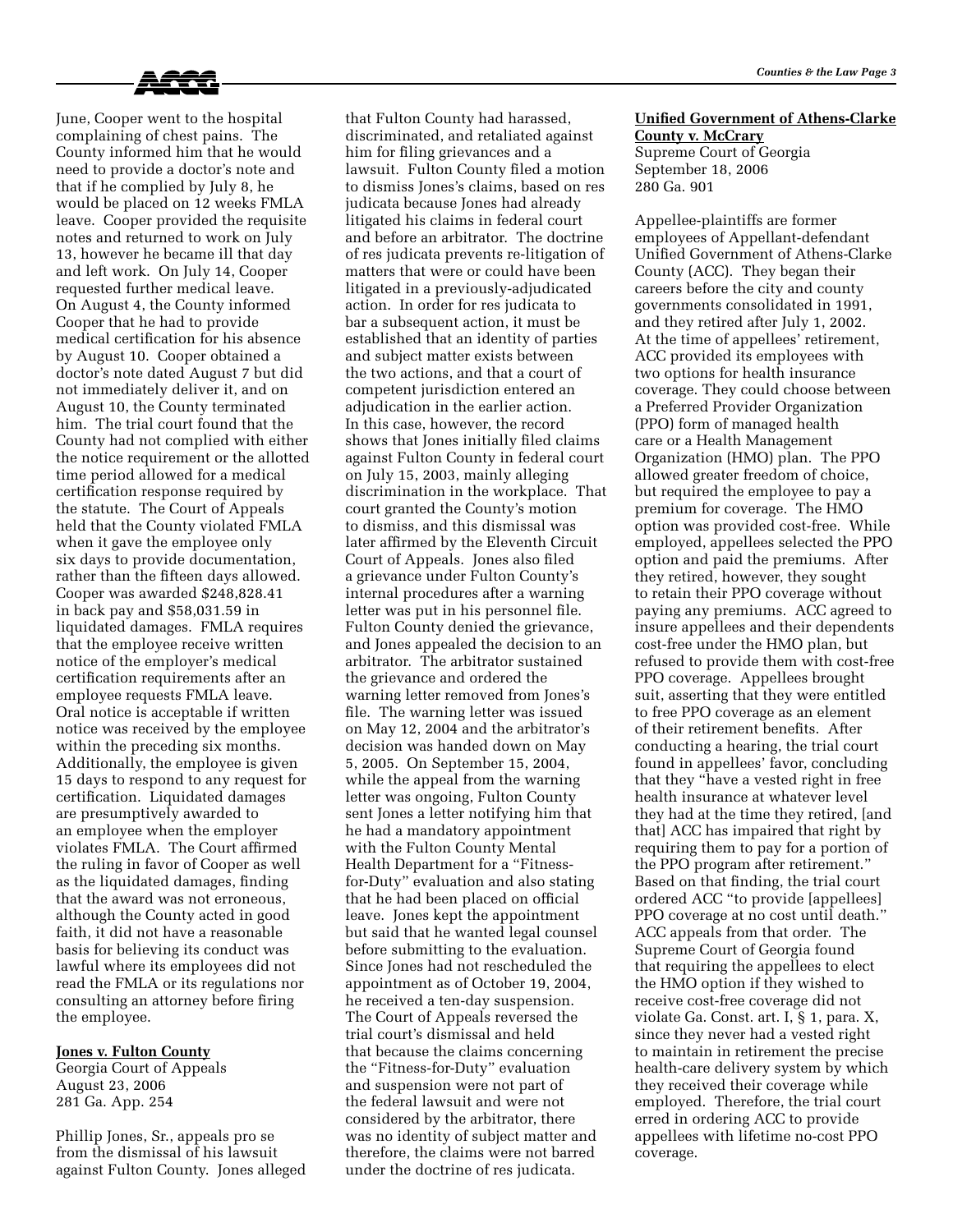

### **ENVIRONMENTAL LAW**

#### **EarthResources, L.L.C. v. Morgan County**

Supreme Court of Georgia November 30, 2006 281 Ga. 396

EarthResources L.L.C. purchased property in Morgan County zoned for agriculture and sought a written verification of zoning compliance so it could pursue a state permit to build a landfill. EarthResources asserted its plans met zoning requirements because its landfill would be a public utility and public utility structures were permitted uses under the 1997 zoning ordinance, then in effect. When the Board of Commissioners denied the verification after a hearing, EarthResources filed a five-count complaint against Morgan County, its Board of Commissioners, the commissioners individually, and the official who initially denied the verification of zoning compliance. The trial court granted Morgan County's motion for summary judgment on all counts. Central to EarthResources' assertion that it was entitled to a written verification of zoning compliance were its claim that its landfill would be a public utility and the provision in the zoning ordinance in effect when this case began that public utility structures were permitted uses in areas zoned for agriculture. The trial court rejected that argument, holding that a privately-owned landfill is not a public utility, and the Supreme Court of Georgia affirmed. Absent a finding that its landfill would be a public utility, EarthResources' claim to entitlement to a verification of zoning compliance is without basis.

### **INVERSE CONDEMNATION/ REFUSAL TO ACCEPT ROADS**

### **Rabun County v. Mountain Creek Estates, L.L.C.**

Supreme Court of Georgia July 6, 2006 280 Ga. 855

This appeal consolidates two cases relating to Mountain Creek Estate's action for monetary and mandamus relief in the form of an order requiring Rabun County to accept ownership of roads within Mountain Creek's subdivision. The trial court found that Mountain Creek had complied with Rabun County's subdivision requirements in the construction of roads and awarded \$472,280 in favor of Mountain Creek for its claim of inverse condemnation. Additionally, it awarded Mountain Creek \$15,000 in attorney fees under O.C.G.A. § 9-15-14. The Supreme Court of Georgia reversed in part and affirmed in part the trial court's ruling. It reversed the trial court's finding of inverse condemnation and associated damages. Inverse condemnation requires some action on the part of the government that causes the property owner to receive diminished utility and functionality in their land. Rabun County's refusal to accept the roads did not constitute inverse condemnation because no property was taken; the government's inaction created neither a nuisance nor trespass on Mountain Creek property; and the inaction had not diminished the utility or functionality of Mountain Creek's property. The County did not inversely condemn the property and is therefore entitled to sovereign immunity against Mountain Creek's claim of damages. The Supreme Court of Georgia affirmed the finding that Mountain Creek had complied with the road requirements and the mandamus relief. As for attorney fees, although the County acted in good faith, the Court found that the County's actions were not objectively reasonable because the County's expert recommendations, which were relied upon in litigation, contained recommendations that were not required by the ordinance.

### **LAW ENFORCEMENT/ SHERIFF**

## **Hill v. Clayton County Board of Commissioners**

Georgia Court of Appeals November 29, 2006 283 Ga. App. 15

This dispute between the Clayton County Board of Commissioners and Victor Hill, the Clayton County Sheriff, arose after the Sheriff caused a number of county-owned motor

vehicles assigned to his use to be repainted and remarked, and also caused portions of the Sheriff's offices within a county-owned facility to be repainted, all without the Board's approval. The Board sued the Sheriff seeking, among other things, a declaration that any modifications to the motor vehicles and the facility were subject to the Board's prior approval. The parties filed crossmotions for summary judgment, and the trial court granted summary judgment to the Board. The Sheriff also filed a motion for recusal, which the trial court denied. The Court of Appeals disagreed with the trial court's conclusions that the Sheriff had no independent authority to repaint and remark the vehicles assigned to his exclusive use, and that the Sheriff is required to obtain Board approval for like changes. Hill, as the Sheriff of Clayton County, "is an elected, constitutional officer; he is subject to the charge of the General Assembly and is not an employee of the county commission." However, the Board does "have the control of all property belonging to the county" yet this control over county property is limited in the context of motor vehicles and equipment owned by a county but assigned to a sheriff for his exclusive use. Therefore, the Sheriff had the independent authority to repaint and remark the vehicles assigned to his exclusive use, but did not have the authority to repaint the offices in the county facility without the Board's approval. The trial court erred in granting summary judgment to the Board. The Court of Appeals did, though, affirm the trial court's denial of the Sheriff's motion for recusal.

### **LEGAL SERVICES/ COUNTY ATTORNEYS**

#### **Putnam County v. Adams**

Georgia Court of Appeals November 2, 2006 282 Ga. App. 226

From April 1998 until May 2001, Putnam County retained a private attorney, Dorothy Adams, to function as county attorney. When the representation ended, many closed files and some open files remained in Adams's possession and a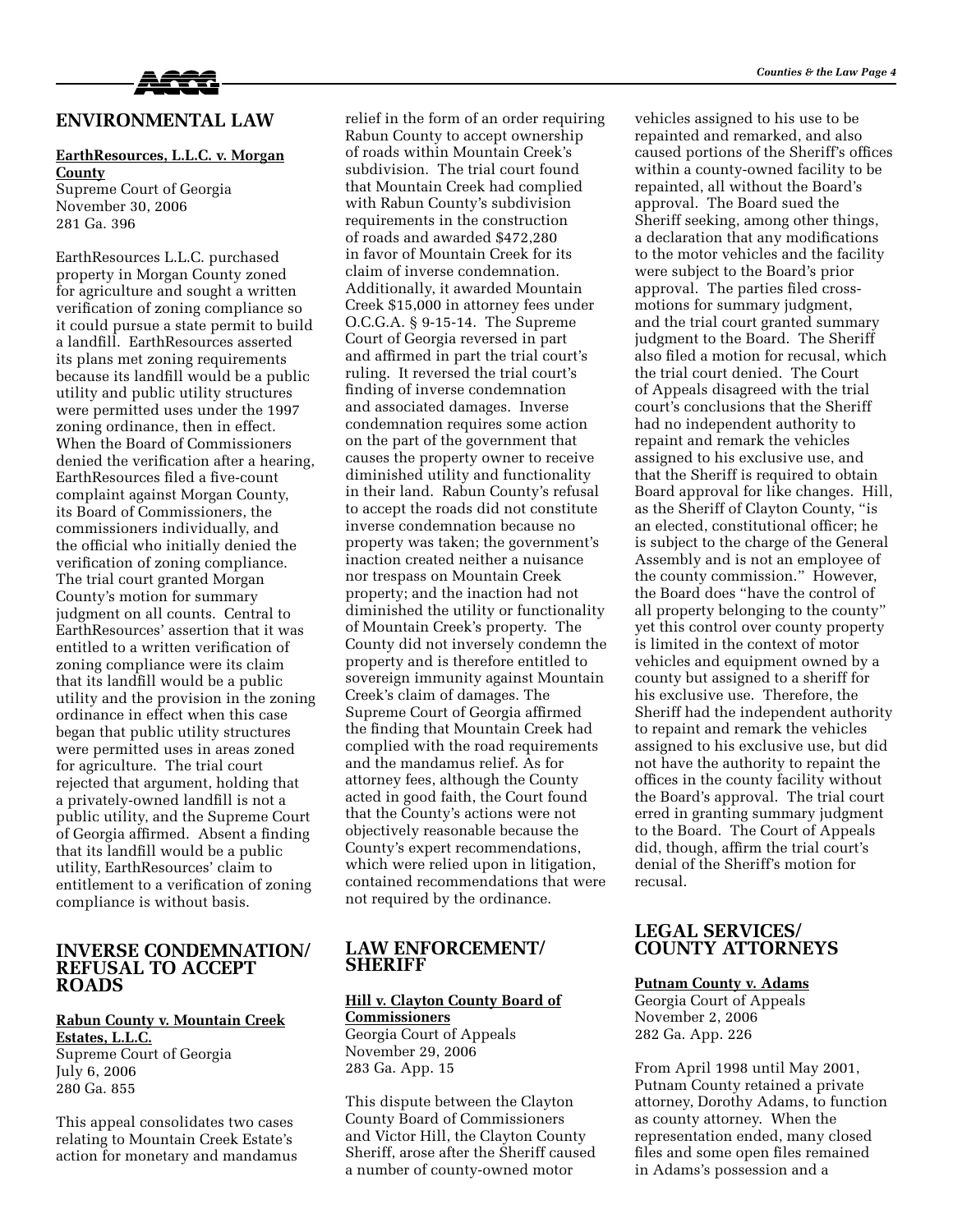

dispute arose as to the procedure for transferring the files to a new county attorney, as well as issues regarding which files needed to be transferred, which documents had already been produced, and who would pay certain costs involved, including copying charges. When the parties could not agree on these details, Putnam County filed suit seeking an order requiring Adams to turn over all of the files. Following a bench trial, the trial court granted partial relief in favor of Putnam County. Not satisfied with the specifics, Putnam County appealed. Putnam County contends there are no issues of fact and it is entitled to judgment as a matter of law because, absent an agreement to the contrary, a client is entitled to all of the files and any associated expenses must be borne by the former attorney. Adams contends the trial court correctly determined that a client is only entitled to those documents necessary to avoid foreseeable prejudice to the client. Adams also contends the trial court correctly weighed the evidence and determined that Putnam County had not shown that it would be prejudiced if it did not recover, at Adams's expense, the closed files. On review of the evidence presented, and the relevant case law, the Court of Appeals found that Putnam County, as the client, was presumptively entitled to have the files returned absent good cause. Second, the foreseeable prejudice standard, upon which Adams and the trial court relied, was only applicable to cases where the attorney was attempting to assert a lien on the client's papers and property under O.C.G.A. [§ 15-19-14\(a\)](http://www.lexis.com/research/buttonTFLink?_m=0899b9d5dc4b0427ebbd7dbb55dd5adb&_xfercite=%3ccite%20cc%3d%22USA%22%3e%3c%21%5bCDATA%5b2006%20Ga.%20App.%20LEXIS%201362%5d%5d%3e%3c%2fcite%3e&_butType=4&_butStat=0&_butNum=2&_butInline=1&_butinfo=GACODE%2015-19-14&_fmtstr=FULL&docnum=2&_startdoc=1&wchp=dGLbVtz-zSkAz&_md5=d39610c721084922e3802bcc93c2870c). Where there were no unpaid legal services, the client was entitled to the return of his or her papers and property, as well as documents created by the attorney in the course of representing the client. Hence, the trial court applied the wrong legal standard. Further, it also appeared to have taken into account testimony and other evidence to show that the attorney might have already turned over some number of the documents sought by Putnam County and therefore, the Court of Appeals reverses and remands the trial court's judgment.

### **OPEN RECORDS/OPEN MEETINGS ACT**

## **Decatur County v. Bainbridge Post Searchlight, Inc.**

Supreme Court of Georgia July 6, 2006 280 Ga. 706

Bainbridge Post Searchlight, Inc (Newspaper) brought this action against Decatur County for violations of the Open Records Act (O.C.G.A. §§ 50-18-70 et seq.) and the Open Meetings Act (O.C.G.A. §§ 50-14-1 et seq.). The Decatur County Grand Jury forwarded presentments to the county attorney that questioned the propriety of the manner in which the county commissioners handled vacation and overtime policies applicable to county employees. The presentments were then discussed in a closed session of the county commissioners and the county attorney and the chairperson submitted an affidavit that the subject matter of the discussion was devoted to matters covered by an unspecified exception to the Open Meetings Rule. The Newspaper made two requests for the documents mentioned in the meetings and was denied both times. This action then ensued. The trial court found that the county commissioners violated the Open Meetings Act by conducting the closed session and the Open Records Act by refusing to comply with the request for the presentment. This Court reversed in part and affirmed in part. The trial court erred in granting mandamus relief after the grand jury presentments were published and in granting injunctive relief against future violations. The Court determined however that there was no pending litigation and thus the closed session did not qualify under the attorney-client exception to the Open Meetings Act. As such, the commissioners had violated the act by closing the meeting. Additionally, the documents sought were made public by their release to the county attorney for a response from the county commissioners and the Court affirmed the County's violation of the Open Records Act.

### **Douglas Asphalt Co. v. E.R. Snell Contractor, Inc.**

Georgia Court of Appeals

November 22, 2006 282 Ga. App. 546

E.R. Snell Contractor, Inc. and ten other contractors applied for an injunction against the Georgia Department of Transportation to prevent them from answering the Open Records Act request submitted by Douglas Asphalt. The contractors claimed that the documents, contained trade secrets and were thus exempt from the Act. Douglas Asphalt was granted permission to intervene, and objected to the injunction. The trial court permanently enjoined the DOT from giving unredacted copies of the documents to Douglas Asphalt, specifying which information was to be redacted. Douglas Asphalt then appealed.

The appellate court held that some of the information about the asphalt formulas contained in the requested documents did constitute trade secrets. The Georgia Open Records Act does not apply to any trade secrets that are of a privileged or confidential nature, and that are required by law to be submitted to a government agency.

Trade secrets are defined as information not commonly known, which has or can have some economic value, and is the subject of reasonable efforts to maintain its secrecy. The court found that there was economic value in the formula not being generally known or being easy to determine. The mix design in this case was not readily ascertainable and could not be duplicated by independent research. The contractors did not destroy any expectation of privacy that they had by selling their asphalt to the public. Even if the asphalt on Georgia's roadways was public property, the confidential formula of the mix is not. While it is true that the companies were not required by law to form contracts with the state, once the contracts were entered into, the law required them to submit the information to the DOT before performing any work. Because the contractors were required to submit the proprietary information to the DOT it falls under the Open Records Act exception for trade secrets.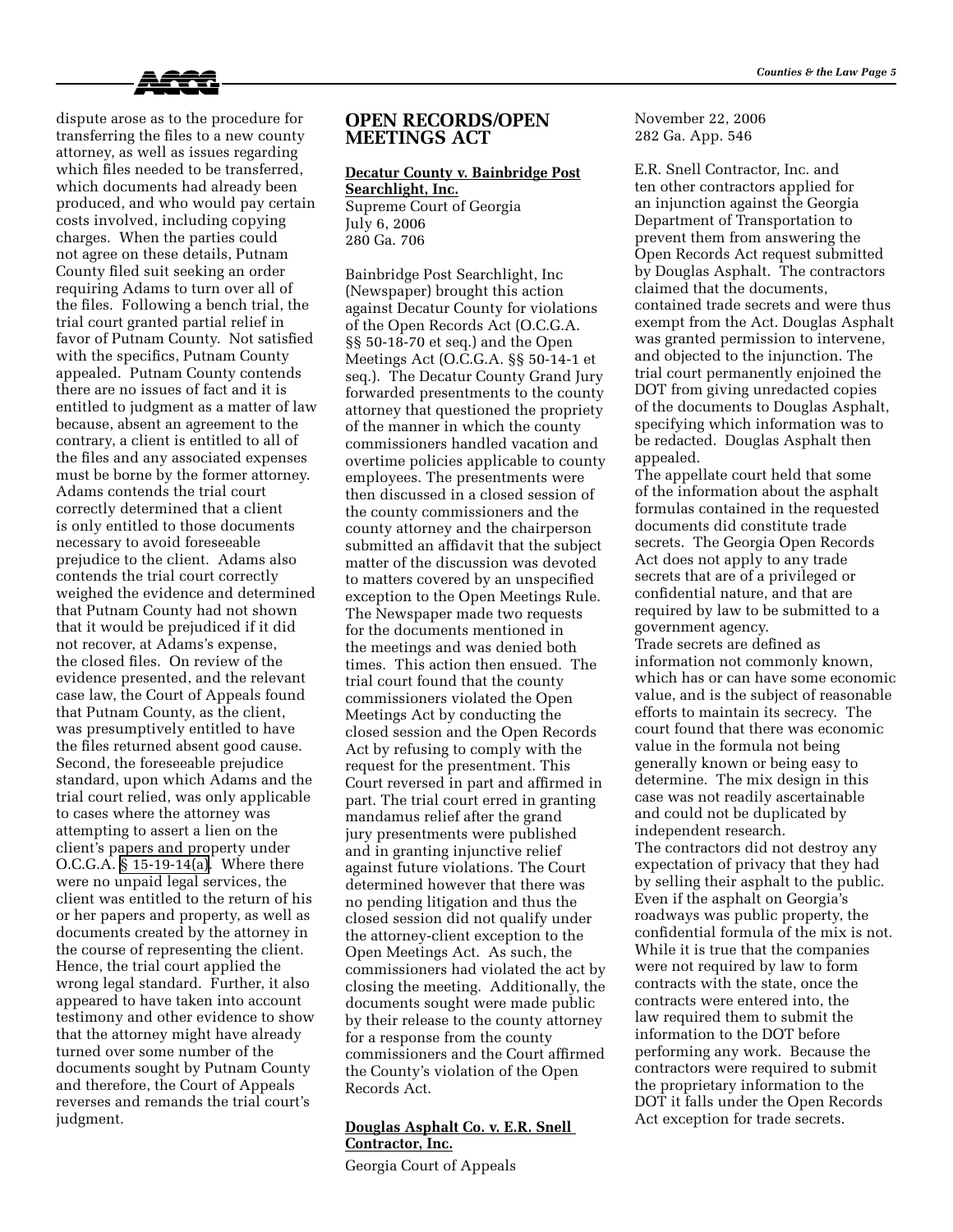

# **PROPERTY**

#### **Gwinnett County v. Howington**

Georgia Court of Appeals July 10, 2006 280 Ga. App. 347

Gwinnett County appealed a motion in limine that excluded any evidence of the Gwinnett County School District's condemnation of a tract of land that the County had already begun condemnation proceedings against, to determine the value of the land at the time it was condemned by the County. The courts of this state have long held that sales of land to condemning authorities are inadmissible as evidence in condemnation proceedings on the issue of the land sought to be condemned. Accordingly, the trial court did not abuse its discretion in excluding evidence of that School District's taking.

#### **A A OK Ltd. v. City of Atlanta**

Supreme Court of Georgia July 13, 2006 280 Ga. 764

A A OK appealed a ruling by the trial court that the City of Atlanta had not abandoned its claim in the dedicated street that is and was Woodall Avenue. Pursuant to O.C.G.A. §44-2- 64, A A OK filed a petition to register its title to certain property located within the City of Atlanta and named the City as one of the defendants. The trial court referred the case to an examiner. After conducting a hearing, the examiner found that the City of Atlanta had not abandoned its claim. The trial court adopted the examiner's report and ruled in favor of the City of Atlanta.

On appeal, A A Ok argued that the examiner failed to file a transcript and consequently that the trial court erred in adopting the report without looking at the transcripts. The Court found that there was no requirement for the examiner to submit a transcript and that it was A A OK Ltd.'s burden to make a timely request that any transcript that did exist be filed with the clerk of the trial court. A A OK made no such request. Additionally, A A OK contended that the City of Atlanta failed to turn over documents allegedly subpoenaed by

the examiner. The record contained no evidence of this subpoena for documents. Accordingly, the Court affirmed the ruling of the trial court in approving and adopting the report finding that the City of Atlanta did not abandon the street.

#### **Reidling v. City of Gainesville**

Georgia Court of Appeals July 26, 2006 280 Ga. App. 698

Plaintiffs Melissa Reidling, Buncum Lightsey, and Shane Reidling sued the City of Gainesville, Hall County, and the Georgia Department of Transportation (DOT), alleging that the defendants' road construction project created a flooding nuisance which damaged plaintiffs' property. Hall County executed a lump sum contract with a general contractor for the construction of a road just north of Reidling's property. The City of Gainesville took control over the road once it was completed. Aside from executing the contract, Hall County's participation consisted of relaying contracting questions from the contractor to the appropriate city official. Upon approval by the City, excess soil from the construction was placed on property adjacent to a creek that borders Reidling's property. Two years after the completion of the project, the creek flooded as a result of the change in gradation that occurred because of the excess soil storage. Since Hall County had no role in designing the project or in supervising the contractor's activities, simply bidding out the contract and relaying messages does not show that Hall County created or maintained the nuisance. The Court affirmed the grant of summary judgment, as the City owned and maintained the nuisance property, the County had no control over the property, and the County did not perform a continuous act that caused plaintiffs' harm.

## **SOVEREIGN IMMUNITY**

## **Scott v. City of Valdosta**

Georgia Court of Appeals July 13, 2006 280 Ga. App. 481

Lindsay Scott appeals the dismissal of his complaint against Lowndes

County. Due to identity confusion Linds*a*y Scott was arrested and detained under a warrant for Linds*e*y Scott. The events that set the mistaken arrest into motion began when Scott was stopped by a Lowndes County sheriff deputy for speeding. He was given a warning and allowed to proceed. After he had left, the deputy received information from the Lowndes County Sheriff's Department that there was an outstanding warrant for Lindsey Scott. The deputy then issued a "be on the lookout" call for a man matching Scott's description. Scott was then arrested and detained by the Valdosta City Police. At the Lowndes County jail, Scott attempted to explain that he had been wrongly arrested. Nevertheless, he was fingerprinted, given a jail jumpsuit, and strip searched. Finally, an intake officer showed Scott the warrant for writing a bad check. Scott saw the check was not on his bank and that the signature was not his. He also stated that he was informed by a deputy at the jail that the warrant was for Lindsey Elizabeth Scott, a white female with a different address and social security number. Scott, an African-American male, was then released.

Scott sued Lowndes County and the City of Valdosta for false arrest and false imprisonment. Counties are protected by sovereign immunity unless that immunity is waived by the General Assembly. The General Assembly has allowed counties to waive their immunity on issues arising by reason of ownership, maintenance, operation, or use of any motor vehicle through the purchase of liability insurance. Scott failed to demonstrate that such an insurance plan existed and that the injuries arose by reason of ownership, maintenance, operation, or use of any motor vehicle. The Court ruled that the mere use of vehicle in the stop, where such use was proper, was too remote from the actual injury to implicate any insurance policy on the vehicle. The dismissal of the charges against Lowndes County was affirmed.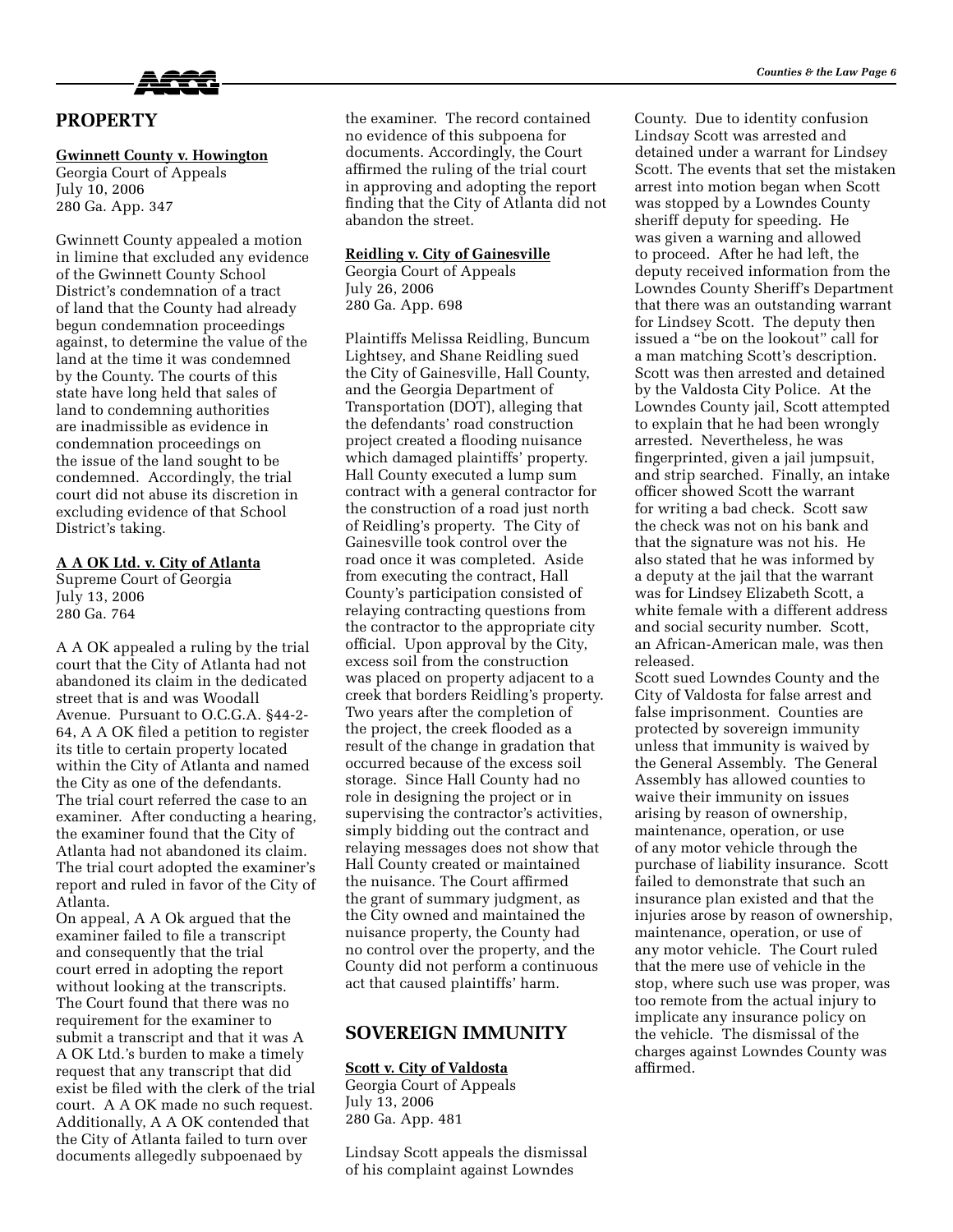

# **TAXATION**

#### **Mulligan v. Security Bank of Bibb County**

Georgia Court of Appeals July 3, 2006 280 Ga. App. 248

Appellants Don T. Mulligan, Patsy L. Ruip and Virginia Ann Mulligan appeal the trial court's decision ordering that county ad valorem taxes be paid from surplus proceeds obtained from a foreclosure sale. The owners contended that the trial court erred by determining that the Tax Commissioner could collect delinquent ad valorem taxes from the surplus proceeds. They claimed that the buyer incurred the tax liability as part of his purchase of the property based on the published notice of foreclosure. Under Georgia law, ad valorem taxes were chargeable either as a personal debt of the taxpayer or as a lien, which extended not only to the property giving rise to the tax obligation, but also to all other property owned by the taxpayer. In addition, the notice of foreclosure did not limit the Tax Commissioner's discretionary authority over how to seek payment of the outstanding taxes and the notice provided that the proceeds of a property sale would be applied as provided in the deed. Therefore, nothing could be construed as precluding collection of the taxes from the surplus sale proceeds, and the Court of Appeals affirmed the trial court's judgment ordering that the county ad valorem taxes be paid from surplus proceeds obtained from the foreclosure sale of realty owned by appellants.

## **Mundell v. Chatham County Board of**

**Tax Assessors** Georgia Court of Appeals July 11, 2006 280 Ga. App. 389

Lee and Melissa Mundell appeal a superior court order concerning valuation of their real property by the Chatham County Board of Tax Assessors. The Board of Tax Assessors sent the Mundells notice of a change in value of their property for tax year 1999 from \$51,500 to \$137,500. The Mundells appealed the assessment to the Chatham

County Board of Equalization, which established the value of the property at \$120,000. The Mundells appealed that decision to the superior court in February of 2001. While that action was pending in the superior court, the Board of Tax Assessors sent the Mundells notice of a change in value of the same real property for tax year 2000, setting the value at \$137,000. The superior court entered a consent judgment establishing the value of the property for tax year 1999 at \$51,500.

With respect to the case concerning tax year 2000, in March 2002, the Mundells filed a motion for summary judgment, arguing that pursuant to O.C.G.A. [§ 48-5-299 \(c\),](http://www.lexis.com/research/buttonTFLink?_m=fb47163bf9cd14a4e3ec2eee20776cf8&_xfercite=%3ccite%20cc%3d%22USA%22%3e%3c%21%5bCDATA%5b280%20Ga.%20App.%20389%5d%5d%3e%3c%2fcite%3e&_butType=4&_butStat=0&_butNum=9&_butInline=1&_butinfo=O.C.G.A.%2048-5-299&_fmtstr=FULL&docnum=12&_startdoc=11&wchp=dGLbVtz-zSkAz&_md5=c7b5b3dbb209a306bdce40d2abaa43b7) the consent judgment entitled them to a ruling that the value of their property for 2000 was also \$51,500. The Mundells sought a judgment to reflect a value of \$51,500 for 2000, which would have arguably extended the § 48-5-299(c) freeze for two more years, 2001 and 2002, which would have given the Mundells a three year freeze at the 1999 valuation of \$51,500. The appellate court found that the Mundells were given full and fair notice of and opportunity to respond in the trial court to the issue of whether § 48-5-299(c) operated to bar the assessors from increasing the valuation on their property for 2002. The legislature did not intend that § 48-5-299(c) effectively afforded a taxpayer protection from a change in value for more than the two successive years following a reassessment. A ruling pursuant to § 48-5-299(c) did not "establish" the value of the real property as contemplated by that provision so as to entitle a taxpayer to an additional two-year period of protection. Thus, the trial court's ruling pertaining to tax year 2002 did not violate § 48- 5-299(c) and the Court of Appeals affirmed the judgment.

#### **Mayor and Council of the City of Fort Valley v. Grills**

Georgia Court of Appeals Nov. 15, 2006 282 Ga. App. 397

Grills brought this action challenging the legality of the city collecting a fee for overdue property taxes. The trial court found in favor of Grills, and

the city then appealed. The Court of Appeals held that the city did not have the authority to collect a fee for overdue property taxes until after a tax sale. Once a levy is made, the statute provided that the expenses of execution and levy could be collected. The statute also required that the notice of the levy include the amount of costs that had accrued. The statute did not, however, provide that those costs were collectible prior to levy and advertisement.

The court also pointed out that cities cannot levy any tax unless the state first grants them the power to do so. The burden of showing the authority to exercise such taxing power is upon every political subdivision of the state.

# **ZONING**

#### **Hollberg v. Spalding County**

Georgia Court of Appeals October 5, 2006 281 Ga. App. 768

On February 3, 2004, Wilma Hollberg entered into an agreement to sell her property to developer/defendant Next Generation Properties, L.L.C., with the sale being contingent upon rezoning of the parcel from AR-1 (agricultural and residential) to R-4 (single-family residential). Next Generation, acting as Wilma's agent, then filed two applications with Spalding County: an application to rezone the property to R-4 and an application for a special exception to allow oneacre lots in the R-4 district. The county planning commission held a hearing on March 30, 2004. Benjamin Sinclair Hollberg, the appellant, was present and voiced objections, citing adverse environmental and quality of living consequences. The planning commission recommended approval of the rezoning application, with certain conditions. The Board then held a hearing on April 22, 2004, at which Benjamin Sinclair Hollberg again objected, and unanimously approved rezoning Wilma Hollberg's property, but to classification R-2 with conditions, instead of R-4 as requested. Next Generation had proposed developing a residential subdivision on the 143 acres with 95 minimum one-acre lots, with the remainder dedicated to green space